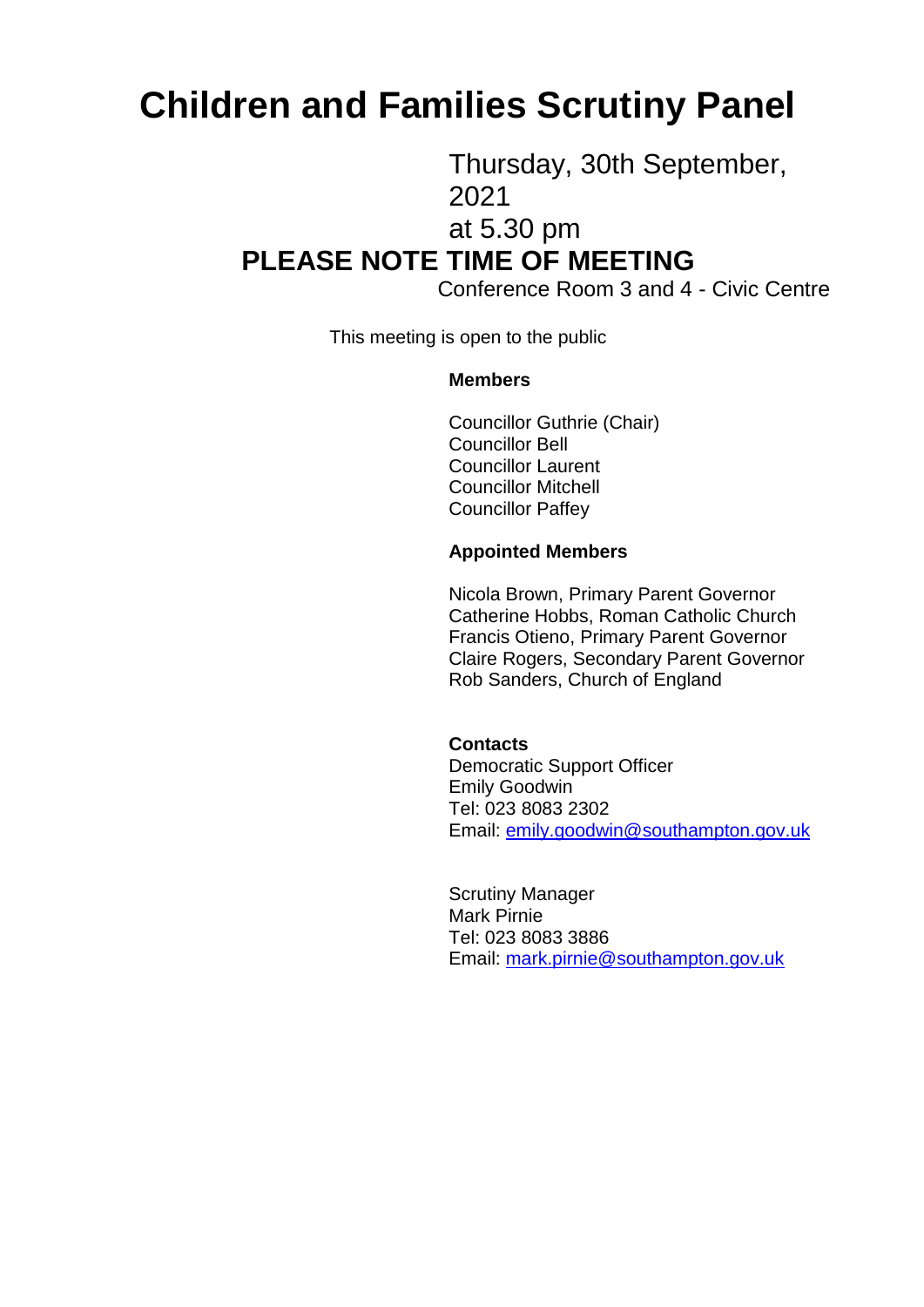### **PUBLIC INFORMATION**

#### **CHILDREN AND FAMILIES SCRUTINY PANEL**

**Role of this Scrutiny Panel**: To undertake the scrutiny of Children and Families Services in the City, including the Multi Agency Safeguarding Hub (MASH), Early Help, Specialist & Core Service, looked after children, education and early years and youth offending services, unless they are forward plan items. In such circumstances members of the Children and Families Scrutiny Panel will be invited to the relevant Overview and Scrutiny Management Committee meeting where they are discussed.

#### **Terms Of Reference:-**

Scrutiny of Children and Families Services in the City to include:

- Monitoring the implementation and challenging the progress of the Council's action plan to address the recommendations made by Ofsted following their inspection of Children's Services in Southampton and review of Southampton Local Safeguarding Children Board (LSCB) in July 2014.
- Regular scrutiny of the performance of multi-agency arrangements for the provision of early help and services to children and their families.
- Scrutiny of early years and education including the implementation of the Vision for Learning 2014 -2024.
- Scrutiny of the development and implementation of the Youth Justice Strategy developed by the Youth Offending Board.
- Referring issues to the Chair of the LSCB and the Corporate Parenting Committee.

#### **Public Representations**

At the discretion of the Chair, members of the public may address the meeting on any report included on the agenda in which they have a relevant interest. Any member of the public wishing to address the meeting should advise the Democratic Support Officer (DSO) whose contact details are on the front sheet of the agenda.

**Access –** access is available for the disabled. Please contact the Democratic Support Officer who will help to make any necessary arrangements.

**Mobile Telephones**:- Please switch your mobile telephones to silent whilst in the meeting

#### **Business to be Discussed**

Only those items listed on the attached agenda may be considered at this meeting.

**QUORUM** The minimum number of appointed Members required to be in attendance to hold the meeting is 3.

**Use of Social Media:-** The Council supports the video or audio recording of meetings open to the public, for either live or subsequent broadcast. However, if, in the Chair's opinion, a person filming or recording a meeting or taking photographs is interrupting proceedings or causing a disturbance, under the Council's Standing Orders the person can be ordered to stop their activity, or to leave the meeting. By entering the meeting room you are consenting to being recorded and to the use of those images and recordings for broadcasting and or/training purposes. The meeting may be recorded by the press or members of the public. Any person or organisation filming, recording or broadcasting any meeting of the Council is responsible for any claims or other liability resulting from them doing so. Details of the Council's Guidance on the recording of meetings is available on the Council's website.

#### **Rules of Procedure**

The meeting is governed by the Council Procedure Rules and the Overview and Scrutiny Procedure Rules as set out in Part 4 of the Constitution.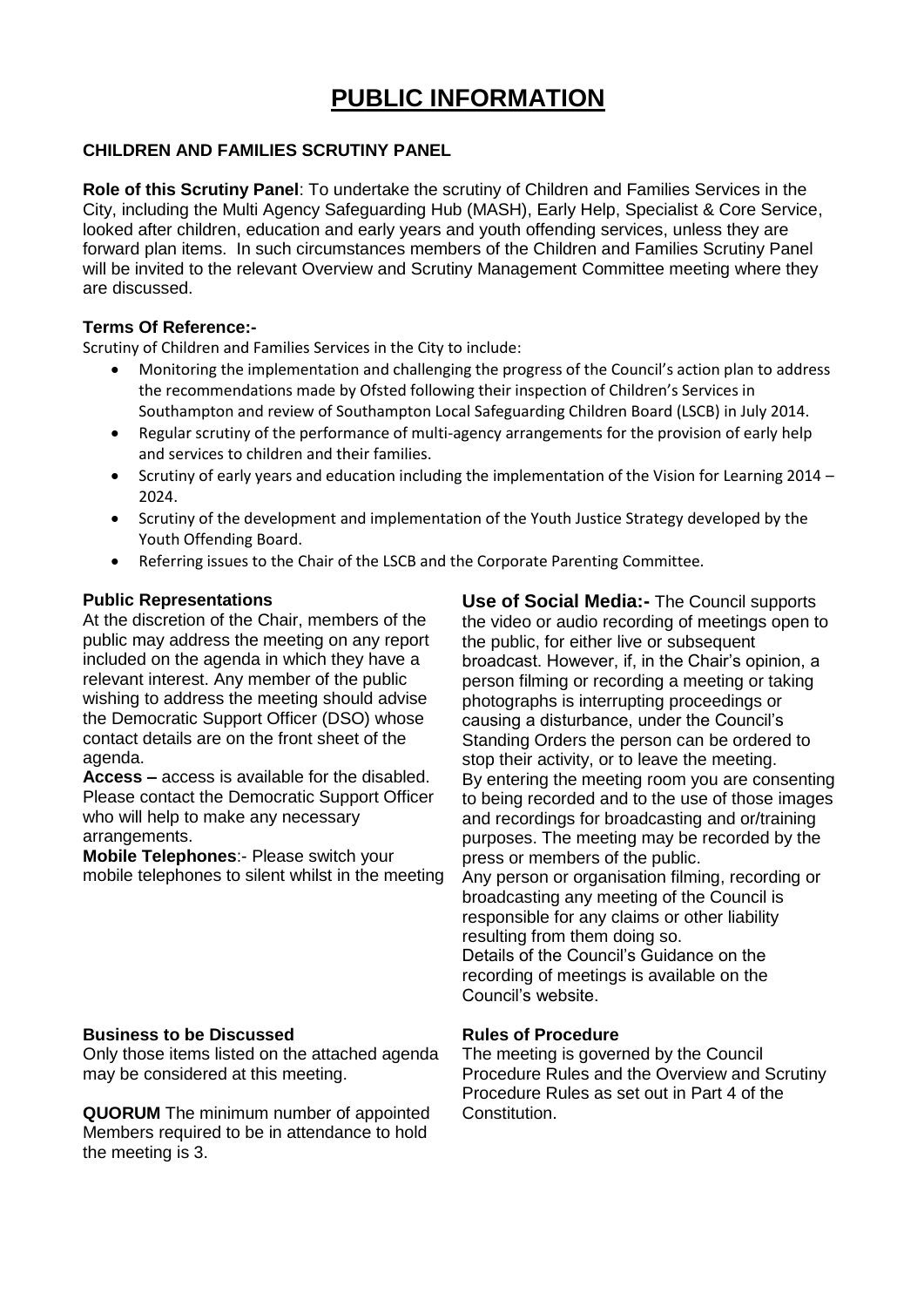**Smoking policy** – the Council operates a nosmoking policy in all civic buildings.

#### **Southampton: Corporate Plan 2020-2025 sets out the four key outcomes:**

- Communities, culture & homes Celebrating the diversity of cultures within Southampton; enhancing our cultural and historical offer and using these to help transform our communities.
- Green City Providing a sustainable, clean, healthy and safe environment for everyone. Nurturing green spaces and embracing our waterfront.
- Place shaping Delivering a city for future generations. Using data, insight and vision to meet the current and future needs of the city.
- Wellbeing Start well, live well, age well, die well; working with other partners and other services to make sure that customers get the right help at the right time.

**Fire Procedure** – in the event of a fire or other emergency a continuous alarm will sound and you will be advised by Council officers what action to take

#### **Dates of Meetings: Municipal Year**

| 2021         | 2022       |
|--------------|------------|
| 17 June      | 27 January |
| 22 July      | 31 March   |
| 30 September |            |
| 25 November  |            |
|              |            |
|              |            |
|              |            |

#### **DISCLOSURE OF INTERESTS**

Members are required to disclose, in accordance with the Members' Code of Conduct, *both* the existence *and* nature of any "Disclosable Pecuniary Interest" or "Other Interest" they may have in relation to matters for consideration on this Agenda.

#### **DISCLOSABLE PECUNIARY INTERESTS**

A Member must regard himself or herself as having a Disclosable Pecuniary Interest in any matter that they or their spouse, partner, a person they are living with as husband or wife, or a person with whom they are living as if they were a civil partner in relation to:

(i) Any employment, office, trade, profession or vocation carried on for profit or gain.

(ii) Sponsorship:

Any payment or provision of any other financial benefit (other than from Southampton City Council) made or provided within the relevant period in respect of any expense incurred by you in carrying out duties as a member, or towards your election expenses. This includes any payment or financial benefit from a trade union within the meaning of the Trade Union and Labour Relations (Consolidation) Act 1992.

(iii) Any contract which is made between you / your spouse etc (or a body in which the you / your spouse etc has a beneficial interest) and Southampton City Council under which goods or services are to be provided or works are to be executed, and which has not been fully discharged.

(iv) Any beneficial interest in land which is within the area of Southampton.

(v) Any license (held alone or jointly with others) to occupy land in the area of Southampton for a month or longer.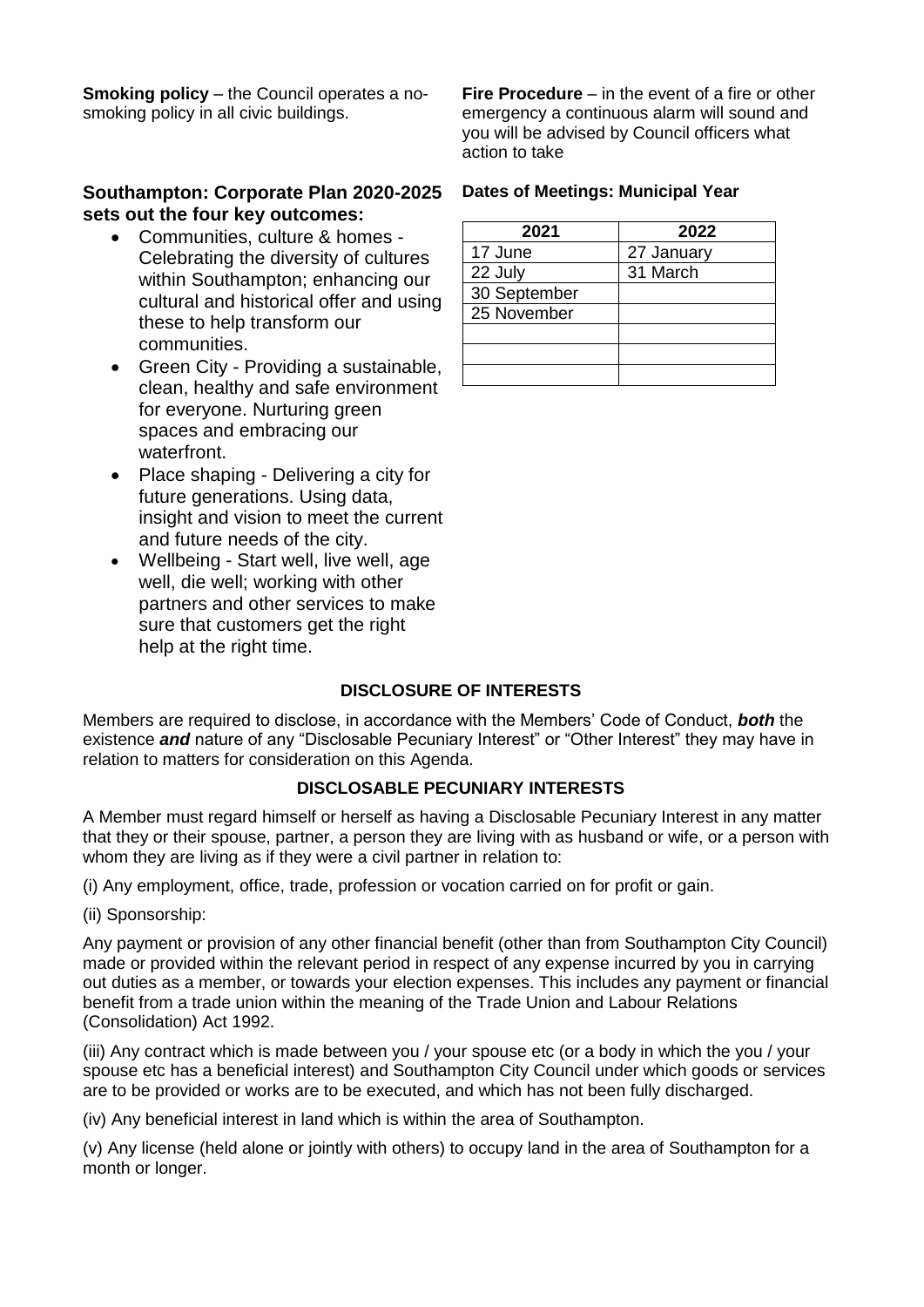(vi) Any tenancy where (to your knowledge) the landlord is Southampton City Council and the tenant is a body in which you / your spouse etc has a beneficial interests.

(vii) Any beneficial interest in securities of a body where that body (to your knowledge) has a place of business or land in the area of Southampton, and either:

- a) the total nominal value of the securities exceeds £25,000 or one hundredth of the total issued share capital of that body, or
- b) if the share capital of that body is of more than one class, the total nominal value of the shares of any one class in which you / your spouse etc has a beneficial interest that exceeds one hundredth of the total issued share capital of that class.

#### **Other Interests**

A Member must regard himself or herself as having an 'Other Interest' in any membership of, or occupation of a position of general control or management in:

Any body to which they have been appointed or nominated by Southampton City Council

Any public authority or body exercising functions of a public nature

Any body directed to charitable purposes

Any body whose principal purpose includes the influence of public opinion or policy

#### **Principles of Decision Making**

All decisions of the Council will be made in accordance with the following principles:-

- proportionality (i.e. the action must be proportionate to the desired outcome);
- due consultation and the taking of professional advice from officers;
- respect for human rights;
- a presumption in favour of openness, accountability and transparency;
- setting out what options have been considered;
- setting out reasons for the decision; and
- clarity of aims and desired outcomes.

In exercising discretion, the decision maker must:

- understand the law that regulates the decision making power and gives effect to it. The decision-maker must direct itself properly in law;
- take into account all relevant matters (those matters which the law requires the authority as a matter of legal obligation to take into account);
- leave out of account irrelevant considerations;
- act for a proper purpose, exercising its powers for the public good;
- not reach a decision which no authority acting reasonably could reach, (also known as the "rationality" or "taking leave of your senses" principle);
- comply with the rule that local government finance is to be conducted on an annual basis. Save to the extent authorised by Parliament, 'live now, pay later' and forward funding are unlawful; and
- act with procedural propriety in accordance with the rules of fairness.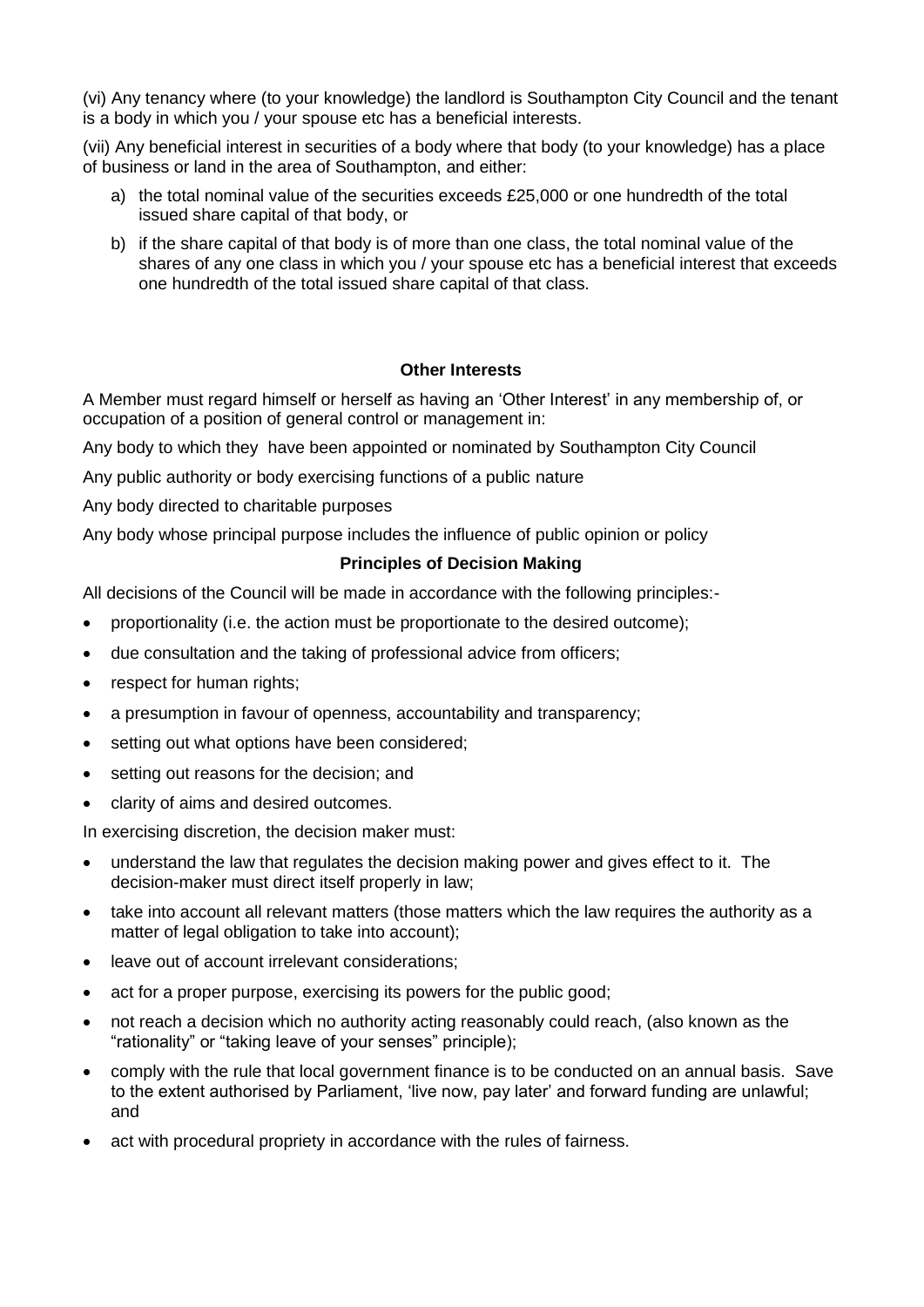#### **AGENDA**

#### **1 APOLOGIES AND CHANGES IN PANEL MEMBERSHIP (IF ANY)**

To note any changes in membership of the Panel made in accordance with Council Procedure Rule 4.3.

#### **2 DISCLOSURE OF PERSONAL AND PECUNIARY INTERESTS**

In accordance with the Localism Act 2011, and the Council's Code of Conduct, Members to disclose any personal or pecuniary interests in any matter included on the agenda for this meeting.

#### **3 DECLARATIONS OF SCRUTINY INTEREST**

Members are invited to declare any prior participation in any decision taken by a Committee, Sub-Committee, or Panel of the Council on the agenda and being scrutinised at this meeting.

#### **4 DECLARATION OF PARTY POLITICAL WHIP**

Members are invited to declare the application of any party political whip on any matter on the agenda and being scrutinised at this meeting.

#### **5 STATEMENT FROM THE CHAIR**

#### **6 MINUTES OF THE PREVIOUS MEETING (INCLUDING MATTERS ARISING)** (Pages  $\overline{1}$  - 4)

To approve and sign as a correct record the Minutes of the meetings held on 17 June 2021 and to deal with any matters arising.

#### **7 EXCLUSION OF THE PRESS AND PUBLIC - EXEMPT PAPERS INCLUDED IN THE FOLLOWING ITEM**

To move that in accordance with the Council's Constitution, specifically the Access to Information Procedure Rules contained within the Constitution, the press and public be excluded from the meeting in respect of any consideration of the exempt appendices to the following item.

Appendices 2, 3 and 5 are considered to be exempt from general publication based on Category 7(a) of paragraph 10.4 of the Council's Access to Information Procedure Rules. It is not in the public interest to disclose these because doing so would prejudice information which is subject to any obligation of confidentiality.